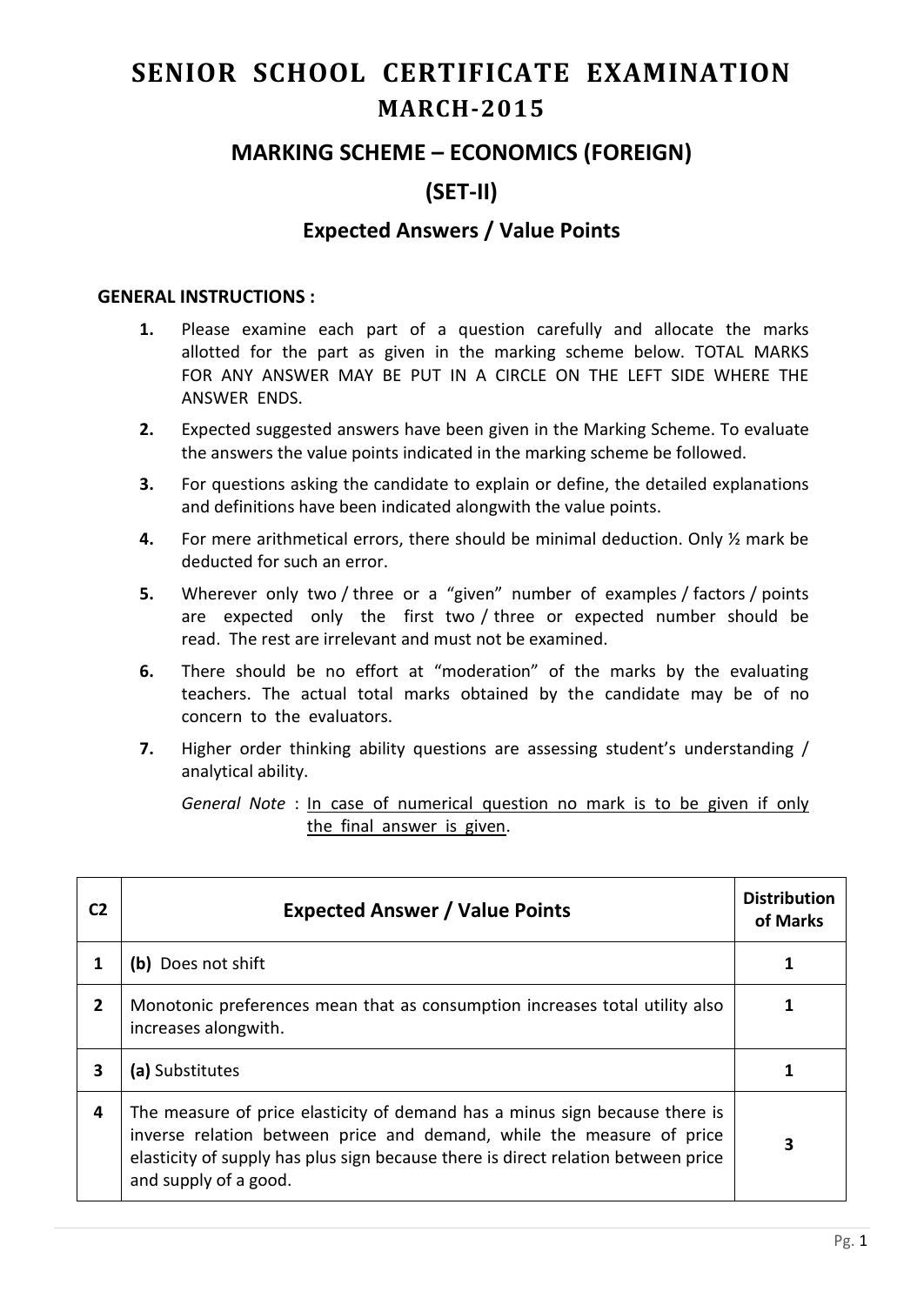| 5 | Good X<br>(Units)                 | Good Y<br>(Units) | <b>MRT</b>       |                                                                                                                                                                                                                                                                                                                                                            |                                |
|---|-----------------------------------|-------------------|------------------|------------------------------------------------------------------------------------------------------------------------------------------------------------------------------------------------------------------------------------------------------------------------------------------------------------------------------------------------------------|--------------------------------|
|   | $\mathbf{0}$                      | 20                |                  |                                                                                                                                                                                                                                                                                                                                                            | $1\frac{1}{2}$                 |
|   | $\mathbf{1}$                      | 18                | 2Y:1X            |                                                                                                                                                                                                                                                                                                                                                            |                                |
|   | $\overline{2}$                    | 14                | 4Y:1X            |                                                                                                                                                                                                                                                                                                                                                            |                                |
|   | 3                                 | 8                 | 6Y:1X            |                                                                                                                                                                                                                                                                                                                                                            |                                |
|   | $\overline{4}$                    | 0                 | 8Y:1X            |                                                                                                                                                                                                                                                                                                                                                            |                                |
|   | origin.                           |                   |                  | Since MRT is increasing, PP curve is downward sloping and concave to the                                                                                                                                                                                                                                                                                   | $1\frac{1}{2}$                 |
|   |                                   |                   |                  | (Diagram not required)                                                                                                                                                                                                                                                                                                                                     |                                |
| 6 |                                   |                   |                  | Education raises efficiency by making a worker a skilled worker. This will<br>increase production potential shifting the PP curve upwards.                                                                                                                                                                                                                 | 3                              |
|   |                                   |                   |                  | (Diagram not required)                                                                                                                                                                                                                                                                                                                                     |                                |
|   |                                   |                   |                  | <b>OR</b>                                                                                                                                                                                                                                                                                                                                                  |                                |
|   |                                   |                   |                  | Inflow of foreign capital into the country means increase in resources. This will<br>raise production potential of the country leading to upward shift of PP curve.<br>(Diagram not required)                                                                                                                                                              | 3                              |
| 7 |                                   |                   |                  |                                                                                                                                                                                                                                                                                                                                                            |                                |
|   | wheat, rice, sugar etc.           |                   | Price<br>P,<br>O | cevli ng<br>- X<br>$a\overline{b}$ .<br>Maximum price ceiling refers to imposition of upper limit on the price of a<br>good by the government. For example OP is price ceiling while $OP_1$ is<br>equilibrium price. Producers are not allowed to sell good at a price greater<br>than OP. The ceiling is normally imposed on goods needed by masses, like | $\mathbf{1}$<br>$\overline{2}$ |
|   | <b>For blind Candidates Only:</b> |                   |                  | Maximum price ceiling refers to imposition of upper limit on the price of a<br>good by the government while minimum price ceiling refers to imposition of a<br>lower limit on the price of a good by government.                                                                                                                                           | 3                              |
| 8 |                                   |                   |                  | Product differentiation means that consumers differentiate between the<br>products produced by the different firms. As such a group of consumers<br>become loyal to the product of a particular firm. This gives the firm power to<br>influence the price of the product produced by it.                                                                   | 3                              |
|   |                                   |                   |                  |                                                                                                                                                                                                                                                                                                                                                            |                                |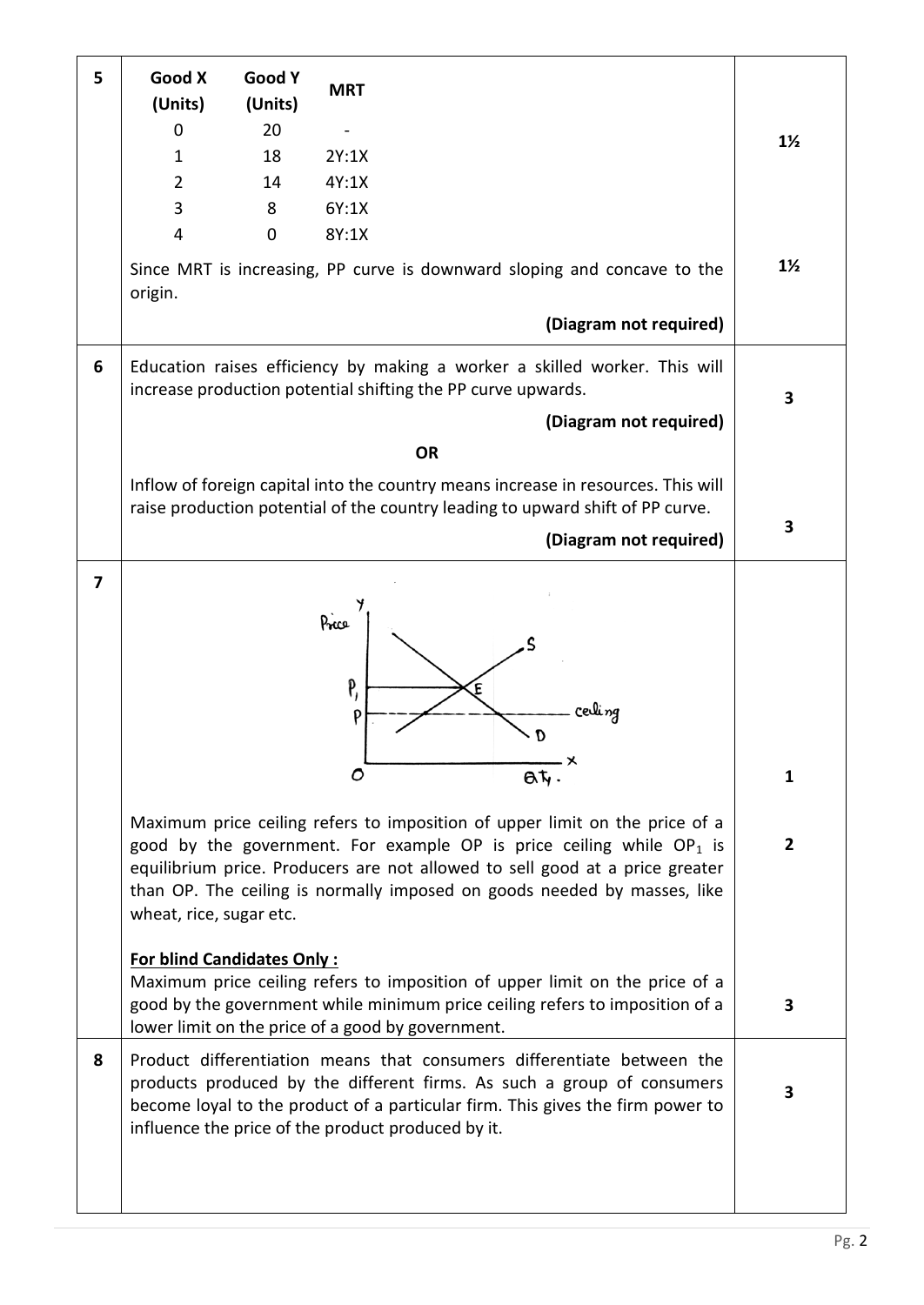| 9  | Supply refers to the quantity of a good the producers are willing to produce at<br>a price during a period of time.                                                                                                                                        |      |                                                                                                                                                                                                                                                                                                                                                                              |                |  |  |
|----|------------------------------------------------------------------------------------------------------------------------------------------------------------------------------------------------------------------------------------------------------------|------|------------------------------------------------------------------------------------------------------------------------------------------------------------------------------------------------------------------------------------------------------------------------------------------------------------------------------------------------------------------------------|----------------|--|--|
|    | Technological progress, by raising productivity, brings down per unit cost.<br>Price remaining unchanged, profit increases. This induces producers to supply<br>more.                                                                                      |      |                                                                                                                                                                                                                                                                                                                                                                              |                |  |  |
|    |                                                                                                                                                                                                                                                            |      | <b>OR</b>                                                                                                                                                                                                                                                                                                                                                                    |                |  |  |
|    | "Change in supply" refers to increase / decrease in supply due to a change in<br>any factor other than the own price of the good.                                                                                                                          |      |                                                                                                                                                                                                                                                                                                                                                                              |                |  |  |
|    | Imposition of tax raises cost. Price remaining unchanged, profit falls. So<br>producers supply less.                                                                                                                                                       |      |                                                                                                                                                                                                                                                                                                                                                                              |                |  |  |
| 10 | <b>Price</b>                                                                                                                                                                                                                                               | Exp. | <b>Demand</b>                                                                                                                                                                                                                                                                                                                                                                |                |  |  |
|    | 5                                                                                                                                                                                                                                                          | 200  | 40                                                                                                                                                                                                                                                                                                                                                                           | $1\frac{1}{2}$ |  |  |
|    | 4                                                                                                                                                                                                                                                          | 200  | 50                                                                                                                                                                                                                                                                                                                                                                           |                |  |  |
|    | $E_p = \frac{P}{Q} \times \frac{\Delta Q}{\Delta P}$                                                                                                                                                                                                       |      |                                                                                                                                                                                                                                                                                                                                                                              | $\mathbf{1}$   |  |  |
|    | $=\frac{5}{40}\times\frac{10}{-1}$                                                                                                                                                                                                                         |      |                                                                                                                                                                                                                                                                                                                                                                              | $\mathbf{1}$   |  |  |
|    | $= -1.25$                                                                                                                                                                                                                                                  |      |                                                                                                                                                                                                                                                                                                                                                                              | $\frac{1}{2}$  |  |  |
|    |                                                                                                                                                                                                                                                            |      | (No marks if only the final answer is given)                                                                                                                                                                                                                                                                                                                                 |                |  |  |
|    |                                                                                                                                                                                                                                                            |      |                                                                                                                                                                                                                                                                                                                                                                              |                |  |  |
| 11 | - Given equilibrium, Supply 'decrease'.                                                                                                                                                                                                                    |      |                                                                                                                                                                                                                                                                                                                                                                              |                |  |  |
|    | - Price remaining unchanged, excess demand emerges.                                                                                                                                                                                                        |      |                                                                                                                                                                                                                                                                                                                                                                              |                |  |  |
|    |                                                                                                                                                                                                                                                            |      | - Excess demand leads to competition among buyers causing price to rise.                                                                                                                                                                                                                                                                                                     |                |  |  |
|    | - Rise in price causes fall (contraction) in demand and rise (expansion) in<br>supply.                                                                                                                                                                     |      |                                                                                                                                                                                                                                                                                                                                                                              |                |  |  |
|    | - Rise in price continues till the market is in equilibrium again at a higher price.                                                                                                                                                                       |      |                                                                                                                                                                                                                                                                                                                                                                              |                |  |  |
|    |                                                                                                                                                                                                                                                            |      | (Diagram not required)                                                                                                                                                                                                                                                                                                                                                       |                |  |  |
| 12 | The equilibrium conditions are:                                                                                                                                                                                                                            |      |                                                                                                                                                                                                                                                                                                                                                                              |                |  |  |
|    | i)                                                                                                                                                                                                                                                         |      | $MC = MR$ and (ii) $MC > MR$ after equilibrium.                                                                                                                                                                                                                                                                                                                              |                |  |  |
|    | Suppose MC > MR. In this situation it will be profitable for the firm to produce<br>more or less depending upon relative changes in MC and MR till MC = MR.<br>Suppose MC < MR. It will be profitable for the producer to produce more till<br>$MC = MR$ . |      |                                                                                                                                                                                                                                                                                                                                                                              |                |  |  |
|    |                                                                                                                                                                                                                                                            |      | MC = MR is a necessary condition but not sufficient to ensure equilibrium. If<br>after MC= MR output, MC <mr be="" for="" if="" is="" it="" more="" produced,="" profitable="" the<br="" will="">firm to produce more. If after <math>MC = MR</math> output <math>MC &gt; MR</math>, it will not be<br/>profitable to produce more and the firm will be in equilibrium.</mr> | 3              |  |  |
|    |                                                                                                                                                                                                                                                            |      | (Diagram not required)                                                                                                                                                                                                                                                                                                                                                       |                |  |  |
|    |                                                                                                                                                                                                                                                            |      |                                                                                                                                                                                                                                                                                                                                                                              |                |  |  |
|    |                                                                                                                                                                                                                                                            |      |                                                                                                                                                                                                                                                                                                                                                                              |                |  |  |
|    |                                                                                                                                                                                                                                                            |      |                                                                                                                                                                                                                                                                                                                                                                              |                |  |  |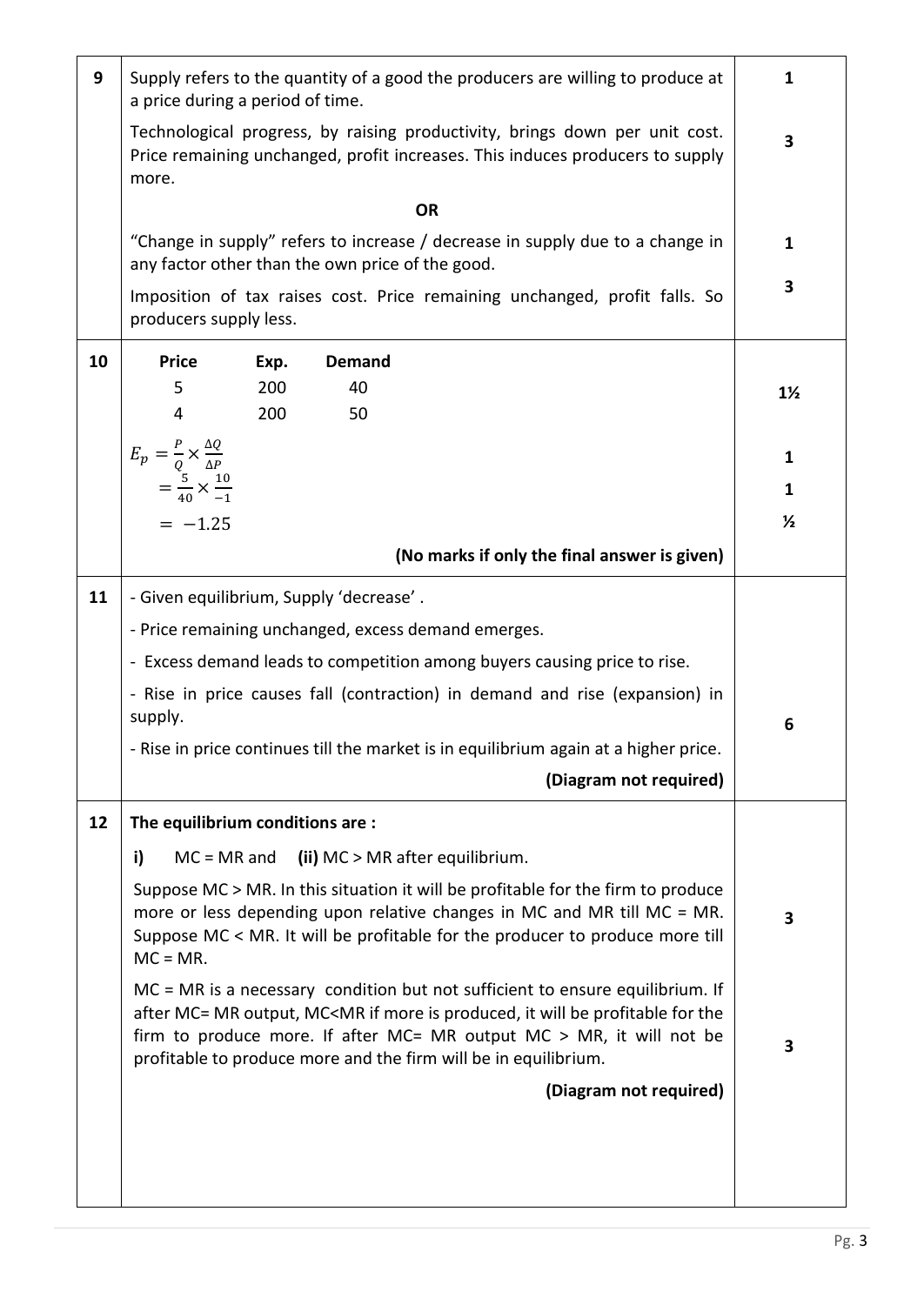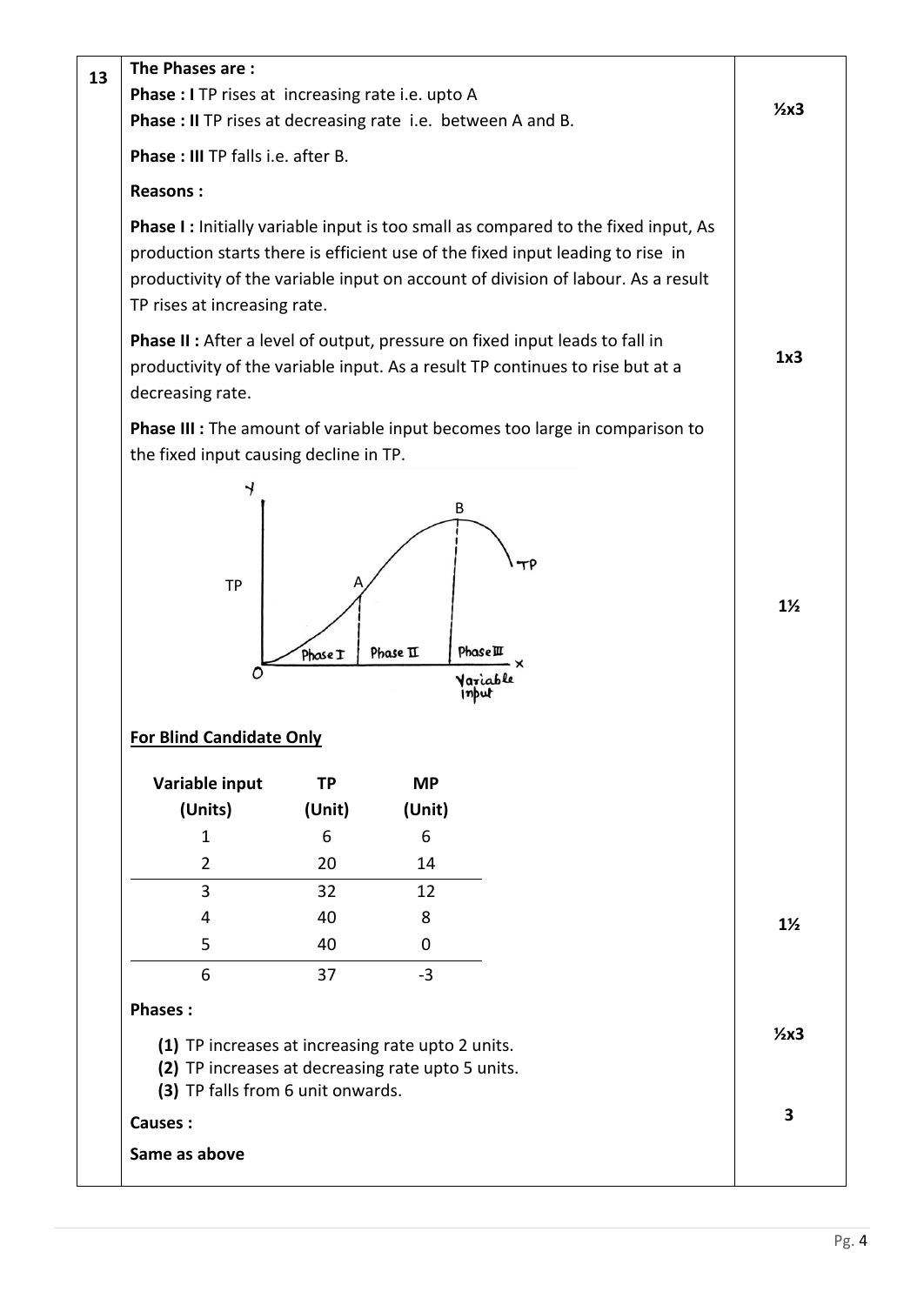| 14 | Let the two goods be X and Y. Given Px = 1, Py = 1 and MRS = 2, the consumer<br>is said to be in equilibrium when                                                                                                           |                                 |  |
|----|-----------------------------------------------------------------------------------------------------------------------------------------------------------------------------------------------------------------------------|---------------------------------|--|
|    | MRS = $\frac{P_x}{P_y}$                                                                                                                                                                                                     |                                 |  |
|    | Substituting values we find that                                                                                                                                                                                            |                                 |  |
|    | 2 > $\frac{1}{1}$ or MRS > $\frac{P_x}{P_y}$                                                                                                                                                                                | 3                               |  |
|    | MRS > $\frac{P_x}{P_y}$ means that consumer is willing to pay more for one more unit of X as                                                                                                                                |                                 |  |
|    | compared to what the market demands.                                                                                                                                                                                        |                                 |  |
|    | The consumer will buy more and more of X.<br>As a result MRS will fall due to the Law of Diminishing Marginal Utility.<br>This will continue till MRS = $\frac{P_X}{P_Y}$ and consumer is in equilibrium.<br>$\blacksquare$ | 3                               |  |
|    | (Diagram not required)                                                                                                                                                                                                      |                                 |  |
|    | <b>OR</b>                                                                                                                                                                                                                   |                                 |  |
|    | Given $P_x$ = 2, $P_y$ = 1 and $MU_x$ =4, $MU_y$ = 4, the consumer will be in<br>equilibrium when                                                                                                                           |                                 |  |
|    | $\frac{MU_x}{P_x} = \frac{MU_y}{P_y}$                                                                                                                                                                                       |                                 |  |
|    | Substituting values, we find that consumer is not in equilibrium because :                                                                                                                                                  |                                 |  |
|    | $\frac{4}{2}$ < $\frac{4}{1}$ Or $\frac{MU_x}{P_x}$ < $\frac{MU_y}{P_y}$                                                                                                                                                    | 3                               |  |
|    | Since per rupee $MU_x$ is lower as compared to per rupee $MU_y$ , the consumer<br>will buy less of X and more of Y. As a result $MU_x$ will rise and $MU_y$ will fall till                                                  | 3                               |  |
|    | $\frac{M U_x}{P_x}$ and $\frac{M U_y}{P_y}$ are equal again and the consumer is in equilibrium.                                                                                                                             |                                 |  |
|    | (Diagram not required)                                                                                                                                                                                                      |                                 |  |
|    | <b>SECTION - B</b>                                                                                                                                                                                                          |                                 |  |
| 15 | (c) Borrowings less Interest payment.                                                                                                                                                                                       | $\mathbf{1}$                    |  |
| 16 | 1. Private final consumption expenditure<br>3. Government final expenditure                                                                                                                                                 |                                 |  |
|    | (Any Two)<br>2. Investment Expenditure<br>4. Net Exports                                                                                                                                                                    | $\frac{1}{2}x2$                 |  |
| 17 | (b) 1                                                                                                                                                                                                                       | 1                               |  |
| 18 | (b) Negative                                                                                                                                                                                                                | $\mathbf{1}$                    |  |
| 19 | (c) Subsidies                                                                                                                                                                                                               | 1                               |  |
| 20 | Charity to foreign countries is recorded in the current account of BOP a/c<br>because it is a transfer payment. It is recorded on the debit side because it<br>leads to outflow of foreign exchange.                        | $1\frac{1}{2}$ + $1\frac{1}{2}$ |  |
|    | (No marks if the reason are not given)                                                                                                                                                                                      |                                 |  |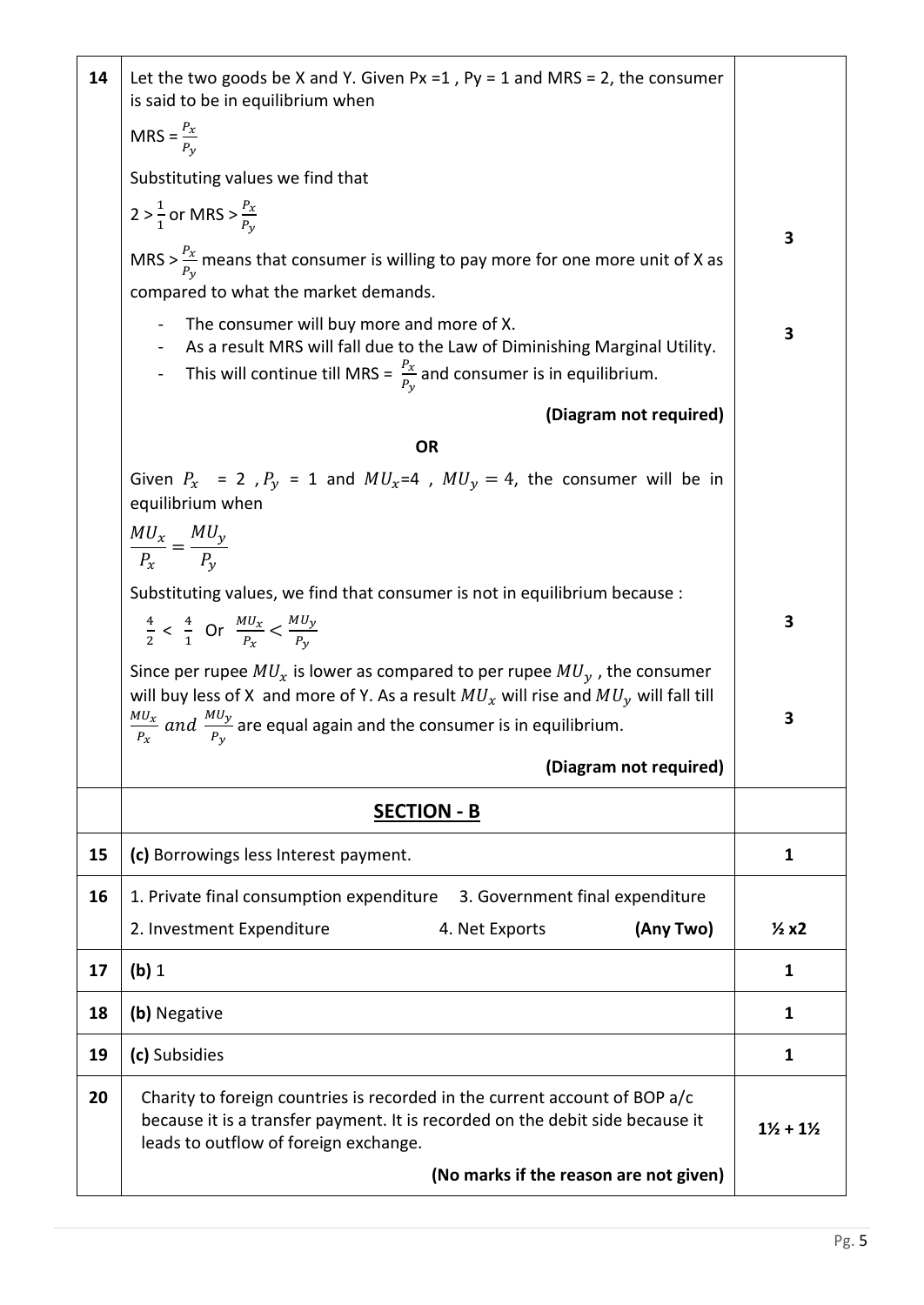| 21 | $Real GDP = \frac{Nominal GDP}{Price Index}$<br>$\overline{\phantom{0}}$ $\times$ 100                                                                                                                                                                                                    | $1\frac{1}{2}$ |
|----|------------------------------------------------------------------------------------------------------------------------------------------------------------------------------------------------------------------------------------------------------------------------------------------|----------------|
|    | $200 = \frac{210}{Price Index} \times 100$                                                                                                                                                                                                                                               |                |
|    |                                                                                                                                                                                                                                                                                          | 1              |
|    | Price Index = $\frac{210 \times 100}{200}$                                                                                                                                                                                                                                               |                |
|    | $= Rs. 105$                                                                                                                                                                                                                                                                              | $\frac{1}{2}$  |
|    | (No marks if only the final answer is given)                                                                                                                                                                                                                                             |                |
| 22 | A BOP transaction independent of the state of BOP, i.e. undertaken on its<br>own, is autonomous transaction.                                                                                                                                                                             | $1\frac{1}{2}$ |
|    | A BOP transaction influenced by the state of BOP, i.e. by deficit or surplus is<br>accommodating transaction.                                                                                                                                                                            | $1\frac{1}{2}$ |
|    | <b>OR</b>                                                                                                                                                                                                                                                                                |                |
|    | Balance of trade = Exports of goods less imports of goods.                                                                                                                                                                                                                               | $1\frac{1}{2}$ |
|    | Balance on current account = Receipts of foreign exchange on account of                                                                                                                                                                                                                  |                |
|    | current transactions - Payment of foreign                                                                                                                                                                                                                                                | $1\frac{1}{2}$ |
|    | exchange on account of current transaction.                                                                                                                                                                                                                                              |                |
| 23 | $Y = \overline{C} + MPC(Y) + I$                                                                                                                                                                                                                                                          | $1\frac{1}{2}$ |
|    | $750 = 200 + (1 - 0.4)(750) + I$                                                                                                                                                                                                                                                         | $\overline{2}$ |
|    | $I = 750 - 200 - 450 = 100$                                                                                                                                                                                                                                                              | $\frac{1}{2}$  |
|    | (No marks if only the final answer is given)                                                                                                                                                                                                                                             |                |
|    |                                                                                                                                                                                                                                                                                          |                |
| 24 | The central bank is the sole authority for the issue of currency in the<br>country. It promotes efficiency in the financial system. Firstly, because it<br>leads to uniformity in the issue of currency, Secondly, because it gives<br>Central Bank control over money supply.           | 4              |
|    | <b>OR</b>                                                                                                                                                                                                                                                                                |                |
|    | As the bankers to banks, the Central Bank holds a part of the cash reserves<br>of commercial banks from these reserves. It lends to commercial banks<br>when they are in need of funds. Central bank also provides cheque clearing<br>and remittance facilities to the commercial banks. | 4              |
|    | (To be Marked as a whole)                                                                                                                                                                                                                                                                |                |
| 25 | Money supply has two components: Currency and demand deposits with<br>commercial banks. Currency is issued by the central bank while deposits are<br>created by commercial banks by lending money to the people. In this way<br>commercial banks also create money.                      | 2              |
|    | Commercial banks lend money mainly to investors. The rise in investment in<br>the economy leads to rise in national income through the multiplier effect.                                                                                                                                | $\overline{2}$ |